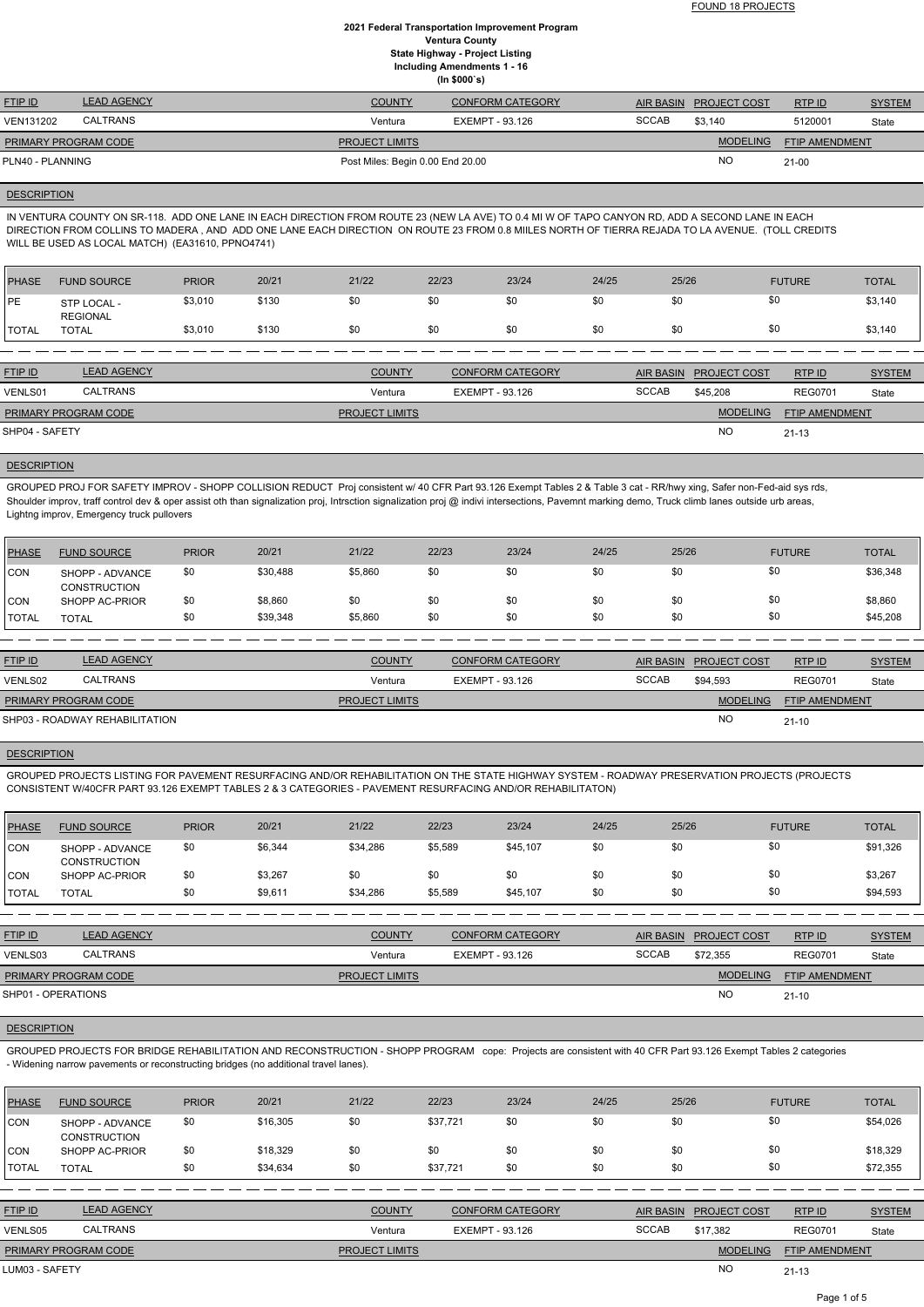#### **DESCRIPTION**

GROUPED PROJ FOR SAFETY IMPROV-SHOPP MOBILITY PROG Proj consistent w/ 40 CFR Pt 93.126 Exempt Tables 2 and Table 3 cat - RR/hwy xing, Safer non-Fed-aid sys rds, Shoulder improv, traff contrl devs & operating assist other than signalization proj, Intersection proj @ indiv intersections, Pavement marking demo, Truck climbing lanes outside urb area, Lighting improv, Emer truck pullovers

| <b>PHASE</b> | <b>FUND SOURCE</b>                     | <b>PRIOR</b> | 20/21    | 21/22   | 22/23 | 23/24 | 24/25 | 25/26 | <b>FUTURE</b> | <b>TOTAL</b> |
|--------------|----------------------------------------|--------------|----------|---------|-------|-------|-------|-------|---------------|--------------|
| <b>CON</b>   | SHOPP - ADVANCE<br><b>CONSTRUCTION</b> | \$0          | \$7,384  | \$7,138 | \$22  | \$0   | \$0   | \$0   | \$0           | \$14,544     |
| <b>CON</b>   | SHOPP AC-PRIOR                         | \$0          | \$2,838  | \$0     | \$0   | \$0   | \$0   |       | \$0           | \$2,838      |
| <b>TOTAL</b> | <b>TOTAL</b>                           | \$0          | \$10.222 | \$7,138 | \$22  | \$0   | \$0   | \$0   | \$0           | \$17,382     |

| <b>FTIP ID</b>              | <b>LEAD AGENCY</b> | <b>COUNTY</b>         | <b>CONFORM CATEGORY</b> | AIR BASIN    | <b>PROJECT COST</b> | RTP ID                | <b>SYSTEM</b> |
|-----------------------------|--------------------|-----------------------|-------------------------|--------------|---------------------|-----------------------|---------------|
| VENLS08                     | <b>CALTRANS</b>    | Ventura               | EXEMPT - 93.126         | <b>SCCAB</b> | \$84.891            | <b>REG0703</b>        | State         |
| <b>PRIMARY PROGRAM CODE</b> |                    | <b>PROJECT LIMITS</b> |                         |              | <b>MODELING</b>     | <b>FTIP AMENDMENT</b> |               |
| SHP04 - SAFETY              |                    |                       |                         |              | <b>NC</b>           | $21 - 10$             |               |

#### **DESCRIPTION**

GROUPED PROJECTS FOR SAFETY IMPROVEMENTS - SHOPP MANDATES PROGRAM (Scope: Proj consistent w/ 40 CFR Part 93.126 Exempt Tables 2 &3 cat - Rr/hwy Xing, Safer non-Fed-aid system rds, Shoulder impr, traffic control devices & oper assistance oth than signalization proj, Intersection signalization proj at individ intersections, Pavement marking demo, Truck climbing lanes outside urbanized area, Lightin

| PHASE          | <b>FUND SOURCE</b>                     | <b>PRIOR</b> | 20/21    | 21/22    | 22/23 | 23/24    | 24/25 | 25/26 | <b>FUTURE</b> | TOTAL    |
|----------------|----------------------------------------|--------------|----------|----------|-------|----------|-------|-------|---------------|----------|
| CON            | SHOPP - ADVANCE<br><b>CONSTRUCTION</b> | \$0          | \$11,352 | \$39,980 | \$375 | \$23,866 | \$0   | \$0   | \$0           | \$75,573 |
| ICON           | SHOPP AC-PRIOR                         | \$0          | \$9,318  | \$0      | \$0   | \$0      | \$0   | \$0   | \$0           | \$9,318  |
| <b>I</b> TOTAL | TOTAL                                  |              | \$20,670 | \$39,980 | \$375 | \$23,866 | \$0   | \$0   | \$0           | \$84,891 |

| <b>FTIP ID</b>       | <b>LEAD AGENCY</b> | <b>COUNTY</b>         | <b>CONFORM CATEGORY</b> | <b>AIR BASIN</b> | <b>PROJECT COST</b> | RTPID                 | <b>SYSTEM</b> |
|----------------------|--------------------|-----------------------|-------------------------|------------------|---------------------|-----------------------|---------------|
| VENLS10              | CALTRANS           | Ventura               | EXEMPT - 93.126         | <b>SCCAB</b>     | \$101.183           | <b>REG0701</b>        | State         |
| PRIMARY PROGRAM CODE |                    | <b>PROJECT LIMITS</b> |                         |                  | <b>MODELING</b>     | <b>FTIP AMENDMENT</b> |               |
| SHP04 - SAFETY       |                    |                       |                         |                  | NO                  | $21 - 13$             |               |

#### **DESCRIPTION**

GROUPED PROJECTS FOR EMERGENCY REPAIR - SHOPP EMERGENCY RESPONSE PROGRAM Scope: Proj consistent w/ 40 CFR Part 93.126 Exempt Tables 2 categories - Repair damage caused by natural disasters, civil unrest, or terrorist acts. This applies to damages that don't qualify for Fed Emer Relief funds or to damages that qualify for fed Emer Relief funds but extend beyond the Fed-declared disaster period.

| <b>PHASE</b> | <b>FUND SOURCE</b>                     | <b>PRIOR</b> | 20/21    | 21/22 | 22/23    | 23/24 | 24/25 | 25/26 | <b>FUTURE</b> | <b>TOTAL</b> |
|--------------|----------------------------------------|--------------|----------|-------|----------|-------|-------|-------|---------------|--------------|
| <b>CON</b>   | SHOPP - ADVANCE<br><b>CONSTRUCTION</b> | \$0          | \$61,924 | \$0   | \$33,661 | \$0   | \$0   | \$0   | \$0           | \$95,585     |
| <b>CON</b>   | SHOPP AC-PRIOR                         | \$0          | \$5,598  | \$0   | \$0      | \$0   | \$0   | \$0   | \$0           | \$5,598      |
| <b>TOTAL</b> | <b>TOTAL</b>                           | \$0          | \$67,522 | \$0   | \$33,661 | \$0   | \$0   | \$0   | \$0           | \$101,183    |

| <b>FTIP ID</b>              | <b>LEAD AGENCY</b> | <b>COUNTY</b>         | <b>CONFORM CATEGORY</b> |              | AIR BASIN PROJECT COST | RTP ID                | <b>SYSTEM</b> |
|-----------------------------|--------------------|-----------------------|-------------------------|--------------|------------------------|-----------------------|---------------|
| VENLS13                     | <b>CALTRANS</b>    | Ventura               | EXEMPT - 93.126         | <b>SCCAB</b> | \$5,622                | 5OM0702               | State         |
| <b>PRIMARY PROGRAM CODE</b> |                    | <b>PROJECT LIMITS</b> |                         |              | <b>MODELING</b>        | <b>FTIP AMENDMENT</b> |               |
| SHP04 - SAFETY              |                    |                       |                         |              | N <sub>O</sub>         | $21 - 13$             |               |

#### **DESCRIPTION**

GROUPED PROJECTS FOR SAFETY IMPROVEMENTS, SHOULDER IMPROVEMENTS, PAVEMENT RESURFACING AND/OR REHAB-MINOR PROGRAM. PROJECTS CONSISTENT WITH 40CFR PART93.126 EXEMPT TABLES 2 AND 3 CATEGORIES : RAILROAD/HIGHWAY CROSSING, SAFER NONFEDERALAID SYSTEM ROADS, SHOULDER IMPROVEMENTS,

#### TRAFFIC CONTROL DEVICES & OPERATING ASSIST OTHER THAN SIGNALIZATION, INTERSECTION SIGNALIZATION AT INDIVIDUAL INTERSECTIONS,

| <b>PHASE</b>   | <b>FUND SOURCE</b>                               | <b>PRIOR</b> | 20/21   | 21/22                 | 22/23                  | 23/24                                                              | 24/25        | 25/26            |                     | <b>FUTURE</b>         | <b>TOTAL</b>  |
|----------------|--------------------------------------------------|--------------|---------|-----------------------|------------------------|--------------------------------------------------------------------|--------------|------------------|---------------------|-----------------------|---------------|
| ICON           | SHOPP ADVANCE<br>CONSTRUCTION (AC) -             | \$0          | \$1,039 | \$0                   | \$0                    | \$0                                                                | \$0          | \$0              | \$0                 |                       | \$1,039       |
| <b>CON</b>     | STP RAILROAD LOCAL                               | \$0          | \$1,375 | \$3,208               | \$0                    | \$0                                                                | \$0          | \$0              | \$0                 |                       | \$4,583       |
| <b>TOTAL</b>   | <b>TOTAL</b>                                     | \$0          | \$2.414 | \$3,208               | \$0                    | \$0                                                                | \$0          | \$0              | \$0                 |                       | \$5,622       |
|                |                                                  |              |         |                       |                        |                                                                    |              |                  |                     |                       |               |
| <b>FTIP ID</b> | <b>LEAD AGENCY</b>                               |              |         | <b>COUNTY</b>         |                        | <b>CONFORM CATEGORY</b>                                            |              | <b>AIR BASIN</b> | <b>PROJECT COST</b> | RTP ID                | <b>SYSTEM</b> |
| VEN031226      | CAMARILLO                                        |              |         | Ventura               | <b>EXEMPT - 93.127</b> |                                                                    | <b>SCCAB</b> |                  | \$4,308             | VEN031226             | State         |
|                | PRIMARY PROGRAM CODE                             |              |         | <b>PROJECT LIMITS</b> |                        |                                                                    |              |                  | <b>MODELING</b>     | <b>FTIP AMENDMENT</b> |               |
|                | NCRH1 - INTERSECTION IMPROVEMENTS/CHANNELIZATION |              |         | 12.20                 |                        | From PLEASANT VALLEY ROAD to ROUTE 101 Post Miles: Begin 12.20 End |              |                  | <b>YES</b>          | $21 - 00$             |               |

**DESCRIPTION** 

IN CAMARILLO ROUTE 101 AT PLEASANT VALLEY ROAD IMPROVE INTERSECTION WITH SOUTHBOUND RAMPS - WIDEN ONRAMP ENTRANCE FROM 1 TO 2 LANES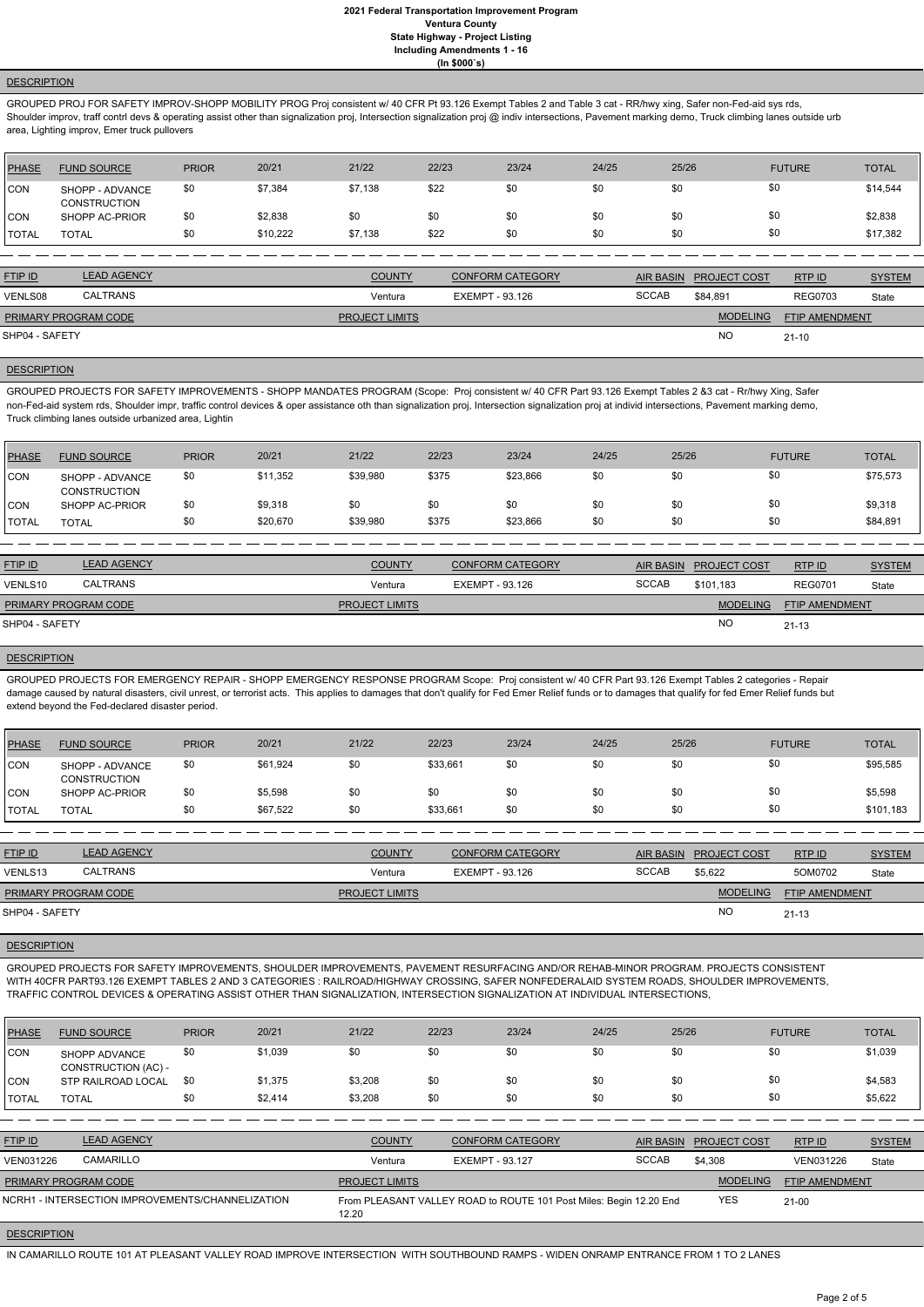| PHASE          | <b>FUND SOURCE</b> | <b>PRIOR</b> | 20/21   | 21/22   | 22/23 | 23/24 | 24/25 | 25/26 | <b>FUTURE</b> | <b>TOTAL</b> |
|----------------|--------------------|--------------|---------|---------|-------|-------|-------|-------|---------------|--------------|
| PE             | <b>CITY FUNDS</b>  | \$0          | \$517   | \$0     | \$0   | \$0   | \$0   | \$0   | \$0           | \$517        |
| <b>IROW</b>    | <b>CITY FUNDS</b>  | \$0          | \$0     | \$100   | \$0   | \$0   | \$0   | \$0   | \$0           | \$100        |
| CON            | <b>CITY FUNDS</b>  | \$0          | \$953   | \$2,738 | \$0   | \$0   | \$0   | \$0   | \$0           | \$3,691      |
| <b>I</b> TOTAL | <b>TOTAL</b>       | \$0          | \$1,470 | \$2,838 | \$0   | \$0   | \$0   | \$0   | \$0           | \$4,308      |

| <b>FTIP ID</b>              | <b>LEAD AGENCY</b>                       | <b>COUNTY</b>                           | <b>CONFORM CATEGORY</b>                                               |              | AIR BASIN PROJECT COST | RTP ID         | <b>SYSTEM</b> |
|-----------------------------|------------------------------------------|-----------------------------------------|-----------------------------------------------------------------------|--------------|------------------------|----------------|---------------|
| VEN051210                   | CAMARILLO                                | Ventura                                 | NON-EXEMPT                                                            | <b>SCCAB</b> | \$50,000               | VEN051210      | State         |
| <b>PRIMARY PROGRAM CODE</b> |                                          | <b>PROJECT LIMITS</b>                   |                                                                       |              | <b>MODELING</b>        | FTIP AMENDMENT |               |
|                             | CARH3 - INTERCHANGE-MOD/REP/REC-LN ADD'S | ramps Post Miles: Begin 17.90 End 17.90 | From Route 101 south interchange ramps to Route 101 north interchange |              | YES                    | $21 - 00$      |               |

#### **DESCRIPTION**

IN CAMARILLO RECONFIGURE CENTRAL AVENUE / ROUTE 101 INTERCHANGE (includes Central Ave bridge widening from 1 to 2 lanes each direction)

| PHASE        | <b>FUND SOURCE</b> | <b>PRIOR</b> | 20/21 | 21/22 | 22/23 | 23/24 | 24/25 | 25/26    | <b>FUTURE</b> | <b>TOTAL</b> |
|--------------|--------------------|--------------|-------|-------|-------|-------|-------|----------|---------------|--------------|
| CON          | <b>CITY FUNDS</b>  | \$0          |       | \$0   | \$0   |       | \$0   | \$50,000 | \$0           | \$50,000     |
| <b>TOTAL</b> | <b>TOTAL</b>       | \$0          |       | \$0   | \$0   | \$0   | \$Ο   | \$50,000 | \$0           | \$50,000     |

| <b>FTIP ID</b>              | <b>LEAD AGENCY</b>                                   | <b>COUNTY</b>                     | <b>CONFORM CATEGORY</b> |              | AIR BASIN PROJECT COST | RTPID                 | <b>SYSTEM</b> |
|-----------------------------|------------------------------------------------------|-----------------------------------|-------------------------|--------------|------------------------|-----------------------|---------------|
| VEN131206                   | CAMARILLO                                            | Ventura                           | EXEMPT - 93.126         | <b>SCCAB</b> | \$108.350              | 7120003               | State         |
| <b>PRIMARY PROGRAM CODE</b> |                                                      | <b>PROJECT LIMITS</b>             |                         |              | <b>MODELING</b>        | <b>FTIP AMENDMENT</b> |               |
|                             | CAN21 - AUXILIARY LANE NOT THROUGH NEXT INTERSECTION | Post Miles: Begin 12.20 End 17.80 |                         |              | NO.                    | $21 - 00$             |               |

## **DESCRIPTION**

ROUTE 101 FROM SANTA ROSA RD TO CENTRAL AVENUE-- AUXILIARY LANES IN NB DIRECTION, RAMP METERING NB AND SB (OPERATIONAL IMPROVEMENTS ONLY)

| <b>PHASE</b> | <b>FUND SOURCE</b> | <b>PRIOR</b> | 20/21 | 21/22   | 22/23    | 23/24 | 24/25 | 25/26    | <b>FUTURE</b> | <b>TOTAL</b> |
|--------------|--------------------|--------------|-------|---------|----------|-------|-------|----------|---------------|--------------|
| PE           | <b>CITY FUNDS</b>  | \$0          | \$0   | \$3,000 | \$10,000 | \$0   | \$0   | \$0      | \$0           | \$13,000     |
| <b>ROW</b>   | <b>CITY FUNDS</b>  | \$0          | \$0   | \$0     | \$350    | \$0   | \$0   | \$0      | \$0           | \$350        |
| <b>'CON</b>  | <b>CITY FUNDS</b>  | \$0          | \$0   | \$0     | \$0      | \$0   | \$0   | \$95,000 | \$0           | \$95,000     |
| <b>TOTAL</b> | <b>TOTAL</b>       | \$0          | \$0   | \$3,000 | \$10,350 | \$0   | \$0   | \$95,000 | \$0           | \$108,350    |

| <b>FTIP ID</b>              | <b>LEAD AGENCY</b>                       | <b>COUNTY</b>         | <b>CONFORM CATEGORY</b>                         | AIR BASIN    | <b>PROJECT COST</b> | RTP ID                | <b>SYSTEM</b> |
|-----------------------------|------------------------------------------|-----------------------|-------------------------------------------------|--------------|---------------------|-----------------------|---------------|
| <b>VEN190117</b>            | CAMARILLO                                | Ventura               | EXEMPT - 93.126                                 | <b>SCCAB</b> | \$3,372             | 2016A319              | State         |
| <b>PRIMARY PROGRAM CODE</b> |                                          | <b>PROJECT LIMITS</b> |                                                 |              | <b>MODELING</b>     | <b>FTIP AMENDMENT</b> |               |
|                             | CARH3 - INTERCHANGE-MOD/REP/REC-LN ADD'S |                       | From 12 to 12 Post Miles: Begin 12.00 End 12.00 |              | <b>NO</b>           | $21 - 00$             |               |

#### **DESCRIPTION**

IN CAMARILLO WIDEN THE SOUTHBOUND 101 FREEWAY OFF RAMP TO PLEASANT VALLEY ROAD FROM SINGLE LANE TO TWO LANES AND MODIFY SB ON-RAMP TO ACCOMODATE THE CHANGE TO THE OFFRAMP.

| PHASE         | <b>FUND SOURCE</b> | <b>PRIOR</b> | 20/21 | 21/22 | 22/23 | 23/24 | 24/25   | 25/26 | <b>FUTURE</b> | <b>TOTAL</b> |
|---------------|--------------------|--------------|-------|-------|-------|-------|---------|-------|---------------|--------------|
| <b>IPE</b>    | <b>CITY FUNDS</b>  |              | \$0   | \$532 | \$0   | \$0   | \$0     | \$0   | \$0           | \$532        |
| <b>ROW</b>    | <b>CITY FUNDS</b>  |              | \$0   | \$0   | \$0   | \$0   | \$100   | \$0   | \$0           | \$100        |
| <b>CON</b>    | <b>CITY FUNDS</b>  |              | \$0   | \$0   | \$0   | \$0   | \$2,740 | \$0   | \$0           | \$2,740      |
| <b>ITOTAL</b> | TOTAL              |              | \$0   | \$532 | \$0   | \$0   | \$2,840 | \$0   | \$0           | \$3,372      |

| <b>FTIP ID</b>              | <b>LEAD AGENCY</b>                                  | <b>COUNTY</b>         | <b>CONFORM CATEGORY</b>                                      | <b>AIR BASIN</b> | <b>PROJECT COST</b> | RTP ID                | <b>SYSTEM</b> |
|-----------------------------|-----------------------------------------------------|-----------------------|--------------------------------------------------------------|------------------|---------------------|-----------------------|---------------|
| VEN051213                   | MOORPARK                                            | Ventura               | NON-EXEMPT                                                   | <b>SCCAB</b>     | \$2.411             | VEN051213             | State         |
| <b>PRIMARY PROGRAM CODE</b> |                                                     | <b>PROJECT LIMITS</b> |                                                              |                  | <b>MODELING</b>     | <b>FTIP AMENDMENT</b> |               |
|                             | CART2 - HIGHWAY/ROAD IMP - LANE ADD'S - w/TCM : NRS |                       | From 3rd st. to Casey Road Post Miles: Begin 13.10 End 13.60 |                  | YES                 | $21 - 00$             |               |

## **DESCRIPTION**

IN MOORPARK RTE 23 MOORPARK AVE FROM THIRD ST TO CASEY RD WIDEN FROM 1 LANE IN EACH DIRECTION TO 1 LANE NB AND 2 LANES SB. REALIGN FIRST ST/POINDEXTER INTERSECTION, BIKE LANES, AND UPGRADE RAIL CROSSING.

| <b>PHASE</b> | <b>FUND SOURCE</b>             | <b>PRIOR</b> | 20/21   | 21/22 | 22/23 | 23/24 | 24/25 | 25/26 | <b>FUTURE</b> | <b>TOTAL</b> |
|--------------|--------------------------------|--------------|---------|-------|-------|-------|-------|-------|---------------|--------------|
| <b>IPE</b>   | <b>CITY FUNDS</b>              | \$200        | \$0     | \$0   | \$0   | \$0   | \$0   | \$0   | \$0           | \$200        |
| CON          | <b>CITY FUNDS</b>              | \$0          | \$71'   | \$0   | \$0   | \$0   | \$0   | \$0   | \$0           | \$711        |
| <b>CON</b>   | STP LOCAL -<br><b>REGIONAL</b> | \$0          | \$1,500 | \$0   | \$0   | \$0   | \$0   | \$0   | \$0           | \$1,500      |
| <b>TOTAL</b> | <b>TOTAL</b>                   | \$200        | \$2,21' | \$0   | \$0   | \$0   | \$0   | \$0   | \$0           | \$2,411      |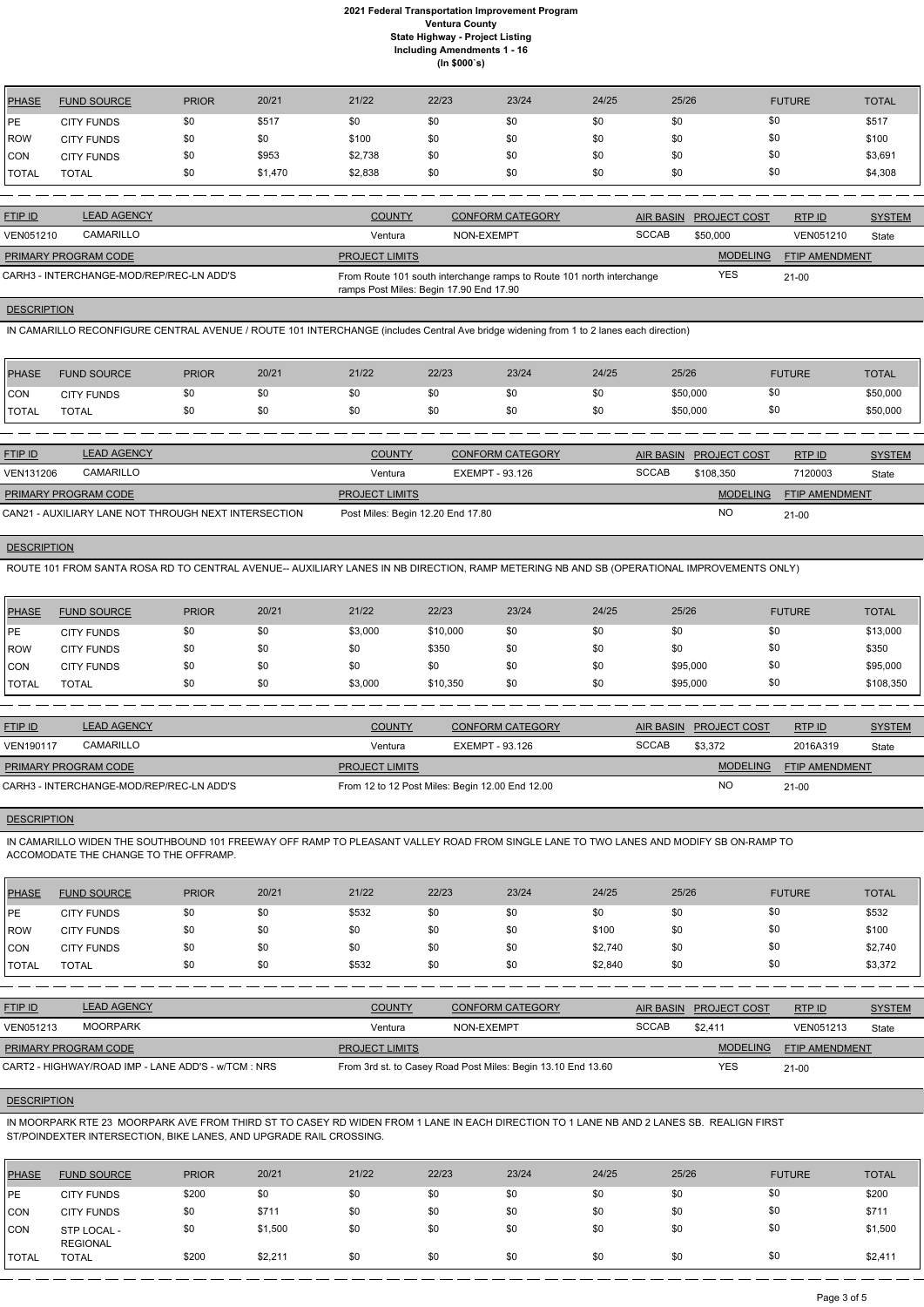| <b>FTIP ID</b>              | <b>LEAD AGENCY</b>                                    | <b>COUNTY</b>         | <b>CONFORM CATEGORY</b>                                          | <b>AIR BASIN</b> | <b>PROJECT COST</b> | RTPID                 | <b>SYSTEM</b> |
|-----------------------------|-------------------------------------------------------|-----------------------|------------------------------------------------------------------|------------------|---------------------|-----------------------|---------------|
| <b>VEN34089</b>             | <b>MOORPARK</b>                                       | Ventura               | NON-EXEMPT                                                       | <b>SCCAB</b>     | \$1.158             | <b>VEN34089</b>       | State         |
| <b>PRIMARY PROGRAM CODE</b> |                                                       | <b>PROJECT LIMITS</b> |                                                                  |                  | <b>MODELING</b>     | <b>FTIP AMENDMENT</b> |               |
| GM                          | CAY63 - HIGHWAY/ROAD IMP - LANE ADD'S (NO HOV LANES): | 17.40 End 17.90       | From ROUTE 23 (MOORPARK AVE) to EAST OF SPRING Post Miles: Begin |                  | <b>YES</b>          | $21 - 00$             |               |
|                             |                                                       |                       |                                                                  |                  |                     |                       |               |

## **DESCRIPTION**

IN MOORPARK L.A. AVE FROM ROUTE 23 (MOORPARK AVE) TO E/O SPRING (0.6 MI) RECONSTRUCT SIDEWALKS, REALIGN ROADWAY AND WIDEN FROM 4 TO 6 LANES

| PHASE   | <b>FUND SOURCE</b>             | <b>PRIOR</b> | 20/21 | 21/22 | 22/23 | 23/24 | 24/25 | 25/26 | <b>FUTURE</b> | <b>TOTAL</b> |
|---------|--------------------------------|--------------|-------|-------|-------|-------|-------|-------|---------------|--------------|
| IPE.    | <b>CITY FUNDS</b>              | \$100        | \$0   | \$0   | \$0   | \$0   | \$0   | \$0   | \$0           | \$100        |
| ROW     | <b>CITY FUNDS</b>              | \$100        | \$0   | \$0   | \$0   | \$0   | \$0   | \$0   | \$0           | \$100        |
| CON     | <b>CITY FUNDS</b>              | \$0          | \$161 | \$0   | \$0   | \$0   | \$0   | \$0   | \$0           | \$161        |
| CON     | STP LOCAL -<br><b>REGIONAL</b> | \$0          | \$797 | \$0   | \$0   | \$0   | \$0   | \$0   | \$0           | \$797        |
| I TOTAL | <b>TOTAL</b>                   | \$200        | \$958 | \$0   | \$0   | \$0   | \$0   | \$0   | \$0           | \$1,158      |

| <b>FTIP ID</b>              | <b>LEAD AGENCY</b>                      | <b>COUNTY</b>                                                                       | <b>CONFORM CATEGORY</b> | <b>AIR BASIN</b> | <b>PROJECT COST</b> | RTPID                 | <b>SYSTEM</b> |
|-----------------------------|-----------------------------------------|-------------------------------------------------------------------------------------|-------------------------|------------------|---------------------|-----------------------|---------------|
| VEN040401                   | <b>OXNARD</b>                           | Ventura                                                                             | NON-EXEMPT              | <b>SCCAB</b>     | \$117.532           | VEN040401             | State         |
| <b>PRIMARY PROGRAM CODE</b> |                                         | <b>PROJECT LIMITS</b>                                                               |                         |                  | <b>MODELING</b>     | <b>FTIP AMENDMENT</b> |               |
|                             | CAY72 - NEW OVERCROSS OR UNDERCROSS: GM | From STURGIS ROAD to 1350' SOUTH OF FIFTH STREET Post Miles: Begin<br>6.20 End 6.30 | YES                     | 21-00            |                     |                       |               |

## **DESCRIPTION**

IN OXNARD AT RICE AVE. RAILROAD GRADE SEPARATION - INCLUDES WIDENING OF RICE FROM STURGIS ROAD TO 1350' SOUTH OF FIFTH STREET

| <b>PHASE</b> | <b>FUND SOURCE</b>                               | <b>PRIOR</b> | 20/21 | 21/22 | 22/23    | 23/24 | 24/25 | 25/26 | <b>FUTURE</b> | <b>TOTAL</b> |
|--------------|--------------------------------------------------|--------------|-------|-------|----------|-------|-------|-------|---------------|--------------|
| PE           | <b>CITY FUNDS</b>                                | \$803        | \$0   | \$0   | \$0      | \$0   | \$0   | \$0   | \$0           | \$803        |
| PE           | <b>FEDERAL RAILROAD</b><br><b>ADMINISTRATION</b> | \$1,500      | \$0   | \$0   | \$0      | \$0   | \$0   | \$0   | \$0           | \$1,500      |
| I PE         | <b>SB1TRADE CORRIDOR</b><br><b>ENHANCEMENT</b>   | \$7,569      | \$0   | \$0   | \$0      | \$0   | \$0   | \$0   | \$0           | \$7,569      |
| PE           | STP LOCAL -<br><b>REGIONAL</b>                   | \$3,260      | \$0   | \$0   | \$0      | \$0   | \$0   | \$0   | \$0           | \$3,260      |
| <b>ROW</b>   | <b>SB1TRADE CORRIDOR</b><br><b>ENHANCEMENT</b>   | \$23,500     | \$0   | \$0   | \$0      | \$0   | \$0   | \$0   | \$0           | \$23,500     |
| <b>CON</b>   | SB1TRADE CORRIDOR<br><b>ENHANCEMENT</b>          | \$0          | \$0   | \$0   | \$75,900 | \$0   | \$0   | \$0   | \$0           | \$75,900     |
| <b>CON</b>   | <b>SECTION 190 GRADE</b><br><b>SEPARATION</b>    | \$0          | \$0   | \$0   | \$5,000  | \$0   | \$0   | \$0   | \$0           | \$5,000      |
| <b>TOTAL</b> | <b>TOTAL</b>                                     | \$36,632     | \$0   | \$0   | \$80,900 | \$0   | \$0   | \$0   | \$0           | \$117,532    |

| <b>FTIP ID</b>              | <b>LEAD AGENCY</b>                                 | <b>COUNTY</b>                | <b>CONFORM CATEGORY</b>                                      | <b>AIR BASIN</b> | <b>PROJECT COST</b> | RTP ID                | <b>SYSTEM</b> |
|-----------------------------|----------------------------------------------------|------------------------------|--------------------------------------------------------------|------------------|---------------------|-----------------------|---------------|
| VEN010202                   | SAN BUENAVENTURA                                   | Ventura                      | NON-EXEMPT                                                   | <b>SCCAB</b>     | \$10,580            | VEN010202             | State         |
| <b>PRIMARY PROGRAM CODE</b> |                                                    | <b>PROJECT LIMITS</b>        |                                                              |                  | <b>MODELING</b>     | <b>FTIP AMENDMENT</b> |               |
|                             | NCRH3 - INTERCHANGE-MODIFY/REPLACE/RECONFIGURATION | Miles: Begin 30.10 End 30.10 | From START CALIF ST NB ONRAMP to END CALIF ST NB ONRAMP Post |                  | <b>YES</b>          | $21 - 00$             |               |

## **DESCRIPTION**

RECONFIGURE N/B CALIFORNIA ST OFFRAMP (RECONFIGURE RAMP TO TERMINATE AT OAKS ST INSTEAD OF THE CURRENT CALIFORNIA ST LOCATION)

| <b>PHASE</b> | <b>FUND SOURCE</b>             | <b>PRIOR</b> | 20/21 | 21/22 | 22/23 | 23/24 | 24/25 | 25/26 | <b>FUTURE</b> | <b>TOTAL</b> |
|--------------|--------------------------------|--------------|-------|-------|-------|-------|-------|-------|---------------|--------------|
| <b>PE</b>    | STP LOCAL -<br><b>REGIONAL</b> | \$750        |       | \$0   | \$0   |       | \$0   | \$0   |               | \$750        |

| PE                          | <b>TRAFFIC CONGESTION</b><br><b>RELIEF</b> | \$860   | \$0 | \$0                   | \$0 | \$0                                                             | \$0     | \$0              | \$0                 |                       | \$860         |
|-----------------------------|--------------------------------------------|---------|-----|-----------------------|-----|-----------------------------------------------------------------|---------|------------------|---------------------|-----------------------|---------------|
| <b>CON</b>                  | <b>CITY FUNDS</b>                          | \$0     | \$0 | \$0                   | \$0 | \$0                                                             | \$8,970 | \$0              | \$0                 |                       | \$8,970       |
| <b>TOTAL</b>                | <b>TOTAL</b>                               | \$1,610 | \$0 | \$0                   | \$0 | \$0                                                             | \$8,970 | \$0              | \$0                 |                       | \$10,580      |
|                             |                                            |         |     |                       |     |                                                                 |         |                  |                     |                       |               |
| FTIP ID                     | <b>LEAD AGENCY</b>                         |         |     | <b>COUNTY</b>         |     | <b>CONFORM CATEGORY</b>                                         |         | <b>AIR BASIN</b> | <b>PROJECT COST</b> | RTP ID                | <b>SYSTEM</b> |
| <b>VEN131201</b>            | VENTURA COUNTY TRANS COMMISSION (VCTC)     |         |     | Ventura               |     | EXEMPT - 93.126                                                 |         | <b>SCCAB</b>     | \$94.722            | 7120003               | State         |
| <b>PRIMARY PROGRAM CODE</b> |                                            |         |     | <b>PROJECT LIMITS</b> |     |                                                                 |         |                  | <b>MODELING</b>     | <b>FTIP AMENDMENT</b> |               |
| CAN69 - NEW HOV LANE(S)     |                                            |         |     |                       |     | From Moorpark Road to Route 33 Post Miles: Begin 4.10 End 30.90 |         |                  | YES                 | $21 - 06$             |               |

## **DESCRIPTION**

ROUTE 101 MOORPARK ROAD TO ROUTE 33 ADD ONE HOV LANE IN EACH DIRECTION AND AUXILARY LANES AT VARIOUS LOCATIONS. TOLL CREDITS OF \$10,808.